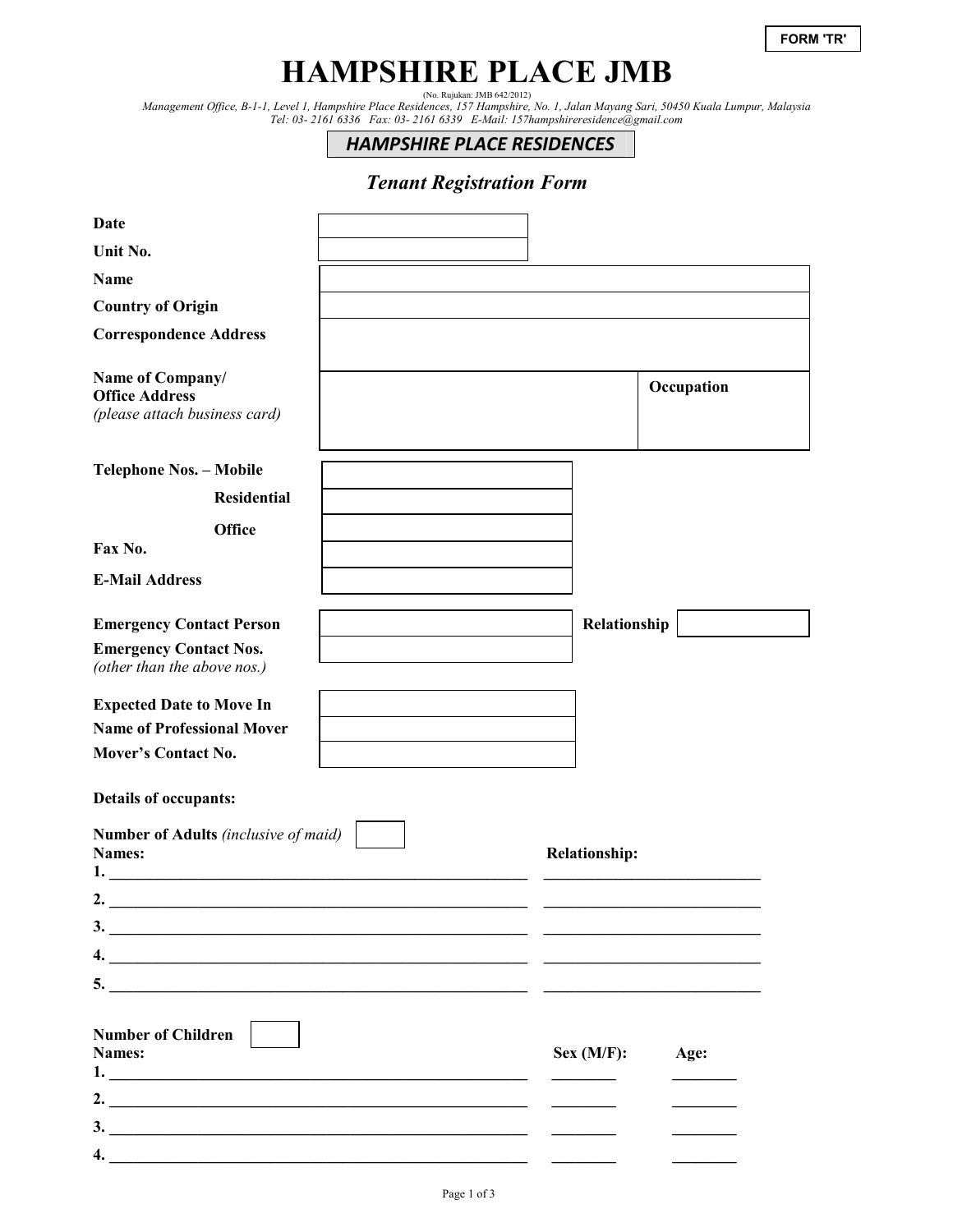### *(A) House Rules*

*Quantity* 

#### *(B) Transponder Card (to be given by your landlord)*

|                                                                                           | $\sum$ 11 ansponder can a few set given by your randomly   |  |  |  |  |
|-------------------------------------------------------------------------------------------|------------------------------------------------------------|--|--|--|--|
| <b>Card Number</b>                                                                        |                                                            |  |  |  |  |
| (C)                                                                                       | <b>Standard Access Card</b> (to be given by your landlord) |  |  |  |  |
| Card Number                                                                               |                                                            |  |  |  |  |
| <b>Additional Standard Access Card Required</b> (subject to Management's approval)<br>(D) |                                                            |  |  |  |  |
| Card Number                                                                               |                                                            |  |  |  |  |
| Reason                                                                                    |                                                            |  |  |  |  |
| <b>Parking</b><br>(E)<br>Car Park Entitlement<br>Number of Cars                           |                                                            |  |  |  |  |
| Vehicle Registration No.                                                                  |                                                            |  |  |  |  |
| Vehicle Model & Type                                                                      |                                                            |  |  |  |  |
| Parking Bay No.                                                                           |                                                            |  |  |  |  |

#### *NOTES:*

- *(i) Issuance and programming of Transponder Card(s) will be subject to car park entitlement as per the Sale & Purchase Agreement.*
- *(ii) A penalty of RM50.00 will be imposed for any loss of card. Card replacement cost is RM15.00 for Standard Access Card and RM165.00 for Transponder Card, and it applies to damaged and faulty card as well.*
- *\* Do not leave your access card and transponder card in your vehicle. The management will not be held responsible for any loss of vehicle via the use of access card and transponder card left in the vehicle.*

#### **PRIVACY POLICY**

This policy sets out the basis on which any personal data we collect from you or that you provide to us and/or obtained independently by us from other lawful sources (if any), will be processed by us.

Please read the following carefully to understand our views and practices regarding your personal data and how we will treat it. For the purpose of the Data Protection Act 2010, we are the **Data User**.

**NOTE :** *Failure or refusal to disclose such personal data if and when required by us, may result in us unable to process your entitlements in relation to Hampshire Place Residences which inter alia include but not limited to the issuance of access card, invoices, notification, enjoyment of the common facilities or process of any payment.* 

| PERSONAL DATA                                                                                                                                                | <b>DATA PERIBADI</b>                                                                                                                       |
|--------------------------------------------------------------------------------------------------------------------------------------------------------------|--------------------------------------------------------------------------------------------------------------------------------------------|
| "Personal Data" shall bear the meaning as defined by the Personal Data                                                                                       | "Data Peribadi" mempunyai maksud seperti yang ditakrif oleh Akta Perlindungan                                                              |
| Protection Act 2010 ("PDPA") and includes "sensitive personal data" (as also                                                                                 | Data Peribadi 2010 ("PDPA") dan meliputi "data peribadi sensitif" (seperti yang                                                            |
| defined by the PDPA). For purposes of Hampshire Place Residences, personal                                                                                   | ditakrif oleh PDPA). Berkaitan dengan Hampshire Place Residences, data                                                                     |
| data shall include but not limited to the following:-                                                                                                        | peribadi termasuk:-                                                                                                                        |
| • information that you provide by filling in the Tenant Registration Form and such                                                                           | informasi yang anda berikan dalam pengisian Borang Pendaftaran Penyewa                                                                     |
| other forms required from time to time to be provided by you in relation to                                                                                  | dan lain-lain borang dari masa ke semasa yang perlu diberikan oleh anda bagi                                                               |
| Hampshire Place Residences;                                                                                                                                  | Hampshire Place Residences;                                                                                                                |
| • information recorded in the registration books or captured and stored in the                                                                               | informasi yang tercatat dalam buku-buku pendaftaran atau yang ditangkap dan                                                                |
| operation system;                                                                                                                                            | disimpan dalam system operasi;                                                                                                             |
| • details contained in correspondences between you and the Data User.                                                                                        | • butir-butir yang terkandung dalam surat-menyurat di antara anda dengan Data<br>User.                                                     |
| Where applicable, and in relation to any personal data that may have been or                                                                                 | Di mana berkaitan, dan berhubung sebarang data peribadi yang telah atau                                                                    |
| may from time to time hereafter be provided by you and/or obtained                                                                                           | mungkin dari masa ke semasa diberikan oleh anda dan/atau yang didapati                                                                     |
| independently by the Data User from other lawful sources (if any) in relation to                                                                             | secara bebas oleh Data User dari sumber-sumber lain yang sah (sekiranya ada)                                                               |
| Hampshire Place Residences:-                                                                                                                                 | yang berkaitan dengan Hampshire Place Residences:-                                                                                         |
| (1) you hereby covenant that you or the data provider of such personal data has<br>acknowledged, confirmed and consented to the Data User; and               | anda berwaad bahawa anda atau pemberi data peribadi tersebut telah<br>(1)<br>mengakui, mengesahkan dan bersetuju terhadap Data User;       |
| you hereby acknowledge, confirm and consent to the Data User collecting,<br>(2)<br>recording, holding, storing, using, dealing with and otherwise processing | anda mengakui, mengesah dan bersetuju kepada Data User untuk<br>l (2)<br>mengumpul,<br>merekod,<br>menggunakan,<br>memegang,<br>menyimpan, |